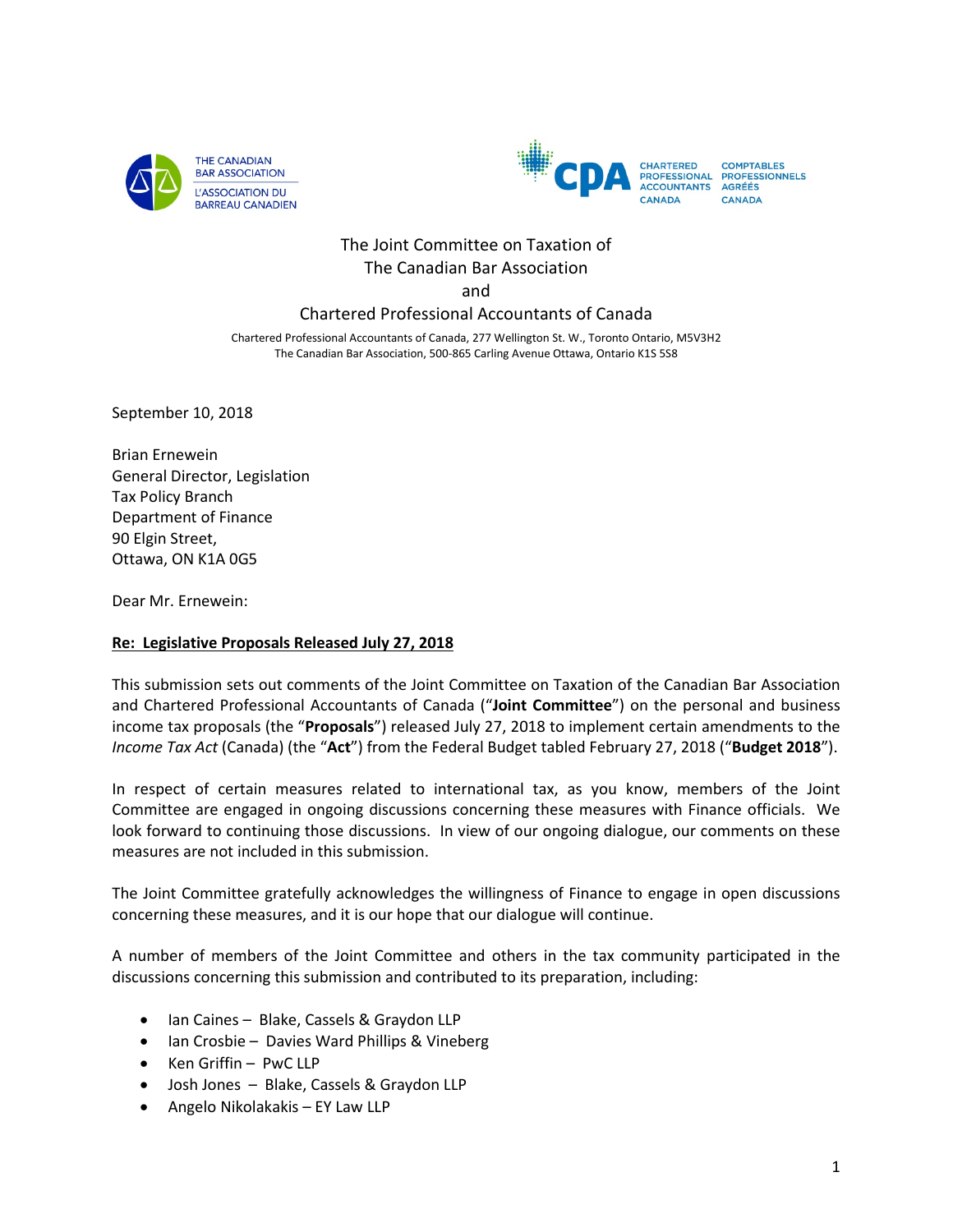- Kim G C Moody Moodys Gartner Tax Law LLP
- Anthony V. Strawson Felesky Flynn LLP
- Jeffrey Trossman Blake, Cassels & Graydon LLP
- Bruce Ball CPA Canada

We trust that you will find our comments helpful, and would be pleased to discuss them further at your convenience.

Yours very truly,

Ken Griffin Chair, Taxation Committee Chartered Professional Accountants of Canada

Jeffrey Trossman Chair, Taxation Section Canadian Bar Association

cc.: Ted Cook, Director General, Tax Legislation, Tax Policy Branch, Finance Canada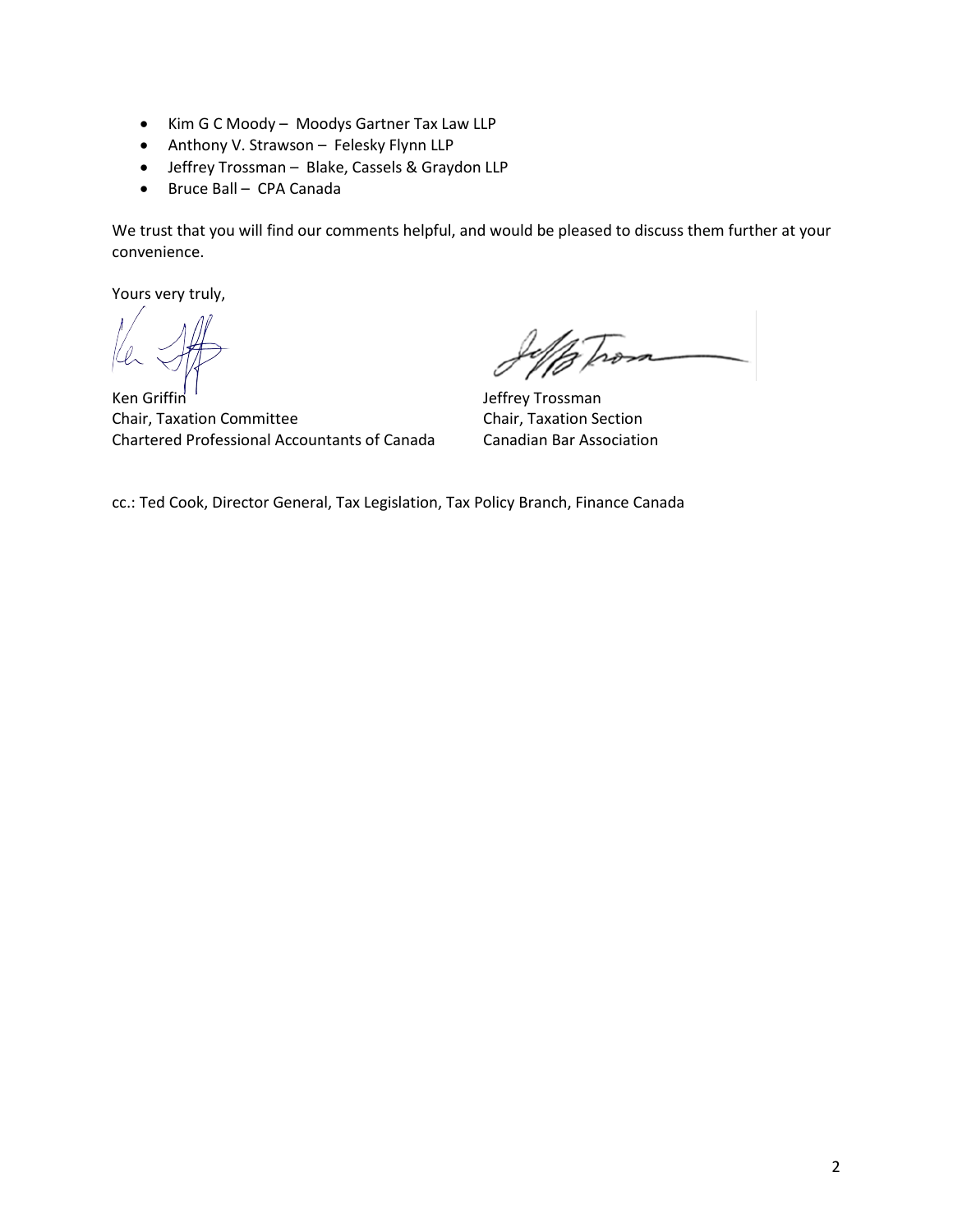#### **SUBMISSIONS**

#### **I. PERSONAL INCOME TAX MEASURES**

# **1. Reporting Requirements for Trusts (Clauses 7-9)**

#### *Introduction*

Under current law, a trust resident in Canada is generally exempt from the statutory obligation to file an annual income tax return unless tax is payable by the trust for the year, or the trust disposes of capital property in the year. Furthermore, even where a trust is required to file a tax return, there is currently no obligation to identify all of the trust's beneficiaries.

In Budget 2018, the Government stated its intention to amend the Act to impose a new filing obligation on certain trusts. In addition, Budget 2018 stated that trusts subject to the new filing obligation would be required to report the identity of all trustees, beneficiaries and settlors of the trust, and of each person (such as a "protector") who has the ability to exert control over trustee decisions. A list of specific exceptions was included in Budget 2018, including an exception for "lawyers' general trust accounts".

The Proposals give effect to these measures by proposing the enactment of new subsection 150(1.2), which provides that the filing exceptions in subsection 150(1.1) (for example, for a trust that has no tax liability), will not apply to a trust resident in Canada that is an "express trust" unless the trust is described in any one of paragraphs 150(1.2)(a) to (n). In addition, proposed section 204.2 of the Regulations will generally require disclosure by trusts required to file income tax returns of all trustees, settlors, beneficiaries and protectors (and similar persons). Finally, the Proposals (new subsections 163(5) and (6)) include dramatically enhanced "gross negligence" penalties (no less than 5% of fair market value of trust assets) for persons who fail to file returns or make or participate in the making of false statements or omissions.

The proposed amendments apply to taxation years ending after December 30, 2021 (meaning the 2021 taxation year in most cases).

#### *Exceptions are too narrow*

The Joint Committee understands and fully acknowledges the legitimate interest of CRA in obtaining sufficient information to assess taxpayers' liabilities. It may well be that CRA's capacity to enforce the provisions of the Act will be enhanced by these measures. Nonetheless, we believe that, in some respects, the Proposals are disproportionate. We believe that, due to the narrowness of the exceptions in paragraphs 150(1.2)(a) to (n), onerous compliance obligations will be imposed in some situations that are realistically very unlikely to produce meaningful information for CRA.

#### Quantitative Limit

Paragraph 150(1.2)(b) exempts trusts holding assets whose total fair market value does not exceed \$50,000 throughout the year, if, but only if, those assets are restricted to cash, government debt obligations, shares, debts, or rights that are listed on a designated stock exchange, mutual fund shares or units, and interests in segregated funds. This exception appears to be a *de minimis* rule designed to relieve trustees of "small" trusts that do not owe tax of the new filing obligations.

We question the appropriateness of an arbitrary \$50,000 limit, especially when that limit applies throughout the year. It is not difficult to imagine a situation where a trust's investment assets temporarily rise above \$50,000 due to unforeseen market fluctuations. This highlights the fact that with a fair market value test, the value of investments would have to be checked continuously. We suggest that a more predictable and easily monitored limit would be appropriate. **We recommend that the quantitative limit specified in paragraph 150(1.2)(b) should be based on cost amount, rather than fair market value**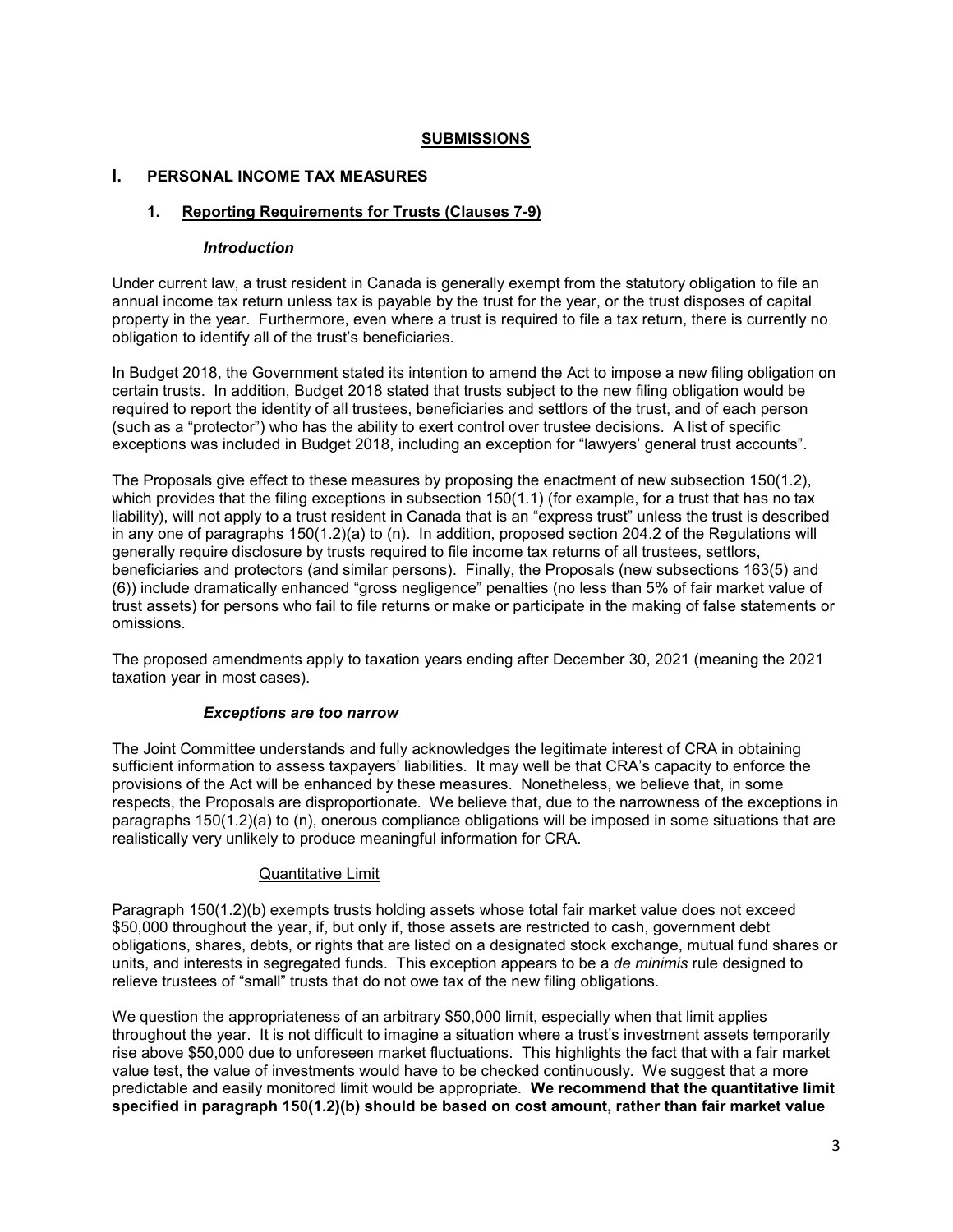**of the trust's assets.** Such a change would provide added predictability, as cost amount is much less likely than fair market value to fluctuate from time to time. We acknowledge that in some circumstances, for example where the permitted investments of an entity include derivative contracts, a limit based on "cost amount" could potentially be manipulated. However, in the present case, given the narrowness of the permitted investments referred to in paragraph 150(1.2)(b), we do not believe this should be a genuine concern.

### Short-term Trusts

Paragraph 150(1.2)(a) exempts trusts that exist for less than three months. We understand this exception reflects a determination that the time and expense of filing a return would be inappropriate for trusts that exist only for a very short period of time. We believe such an exception is sensible, but we question whether three months is appropriate.

It is frequently the case that proceeds of sale of a business are deposited in escrow to secure potential claims under contractual indemnities. However, a three month period is shorter than we are accustomed to seeing in many commercial transactions. We have not surveyed other common commercial transactions where funds are held in trust, but we assume that similar concerns could arise. **We therefore recommend that the duration of existence of a trust referred to in paragraph 150(1.2)(a) be increased to at least six months. We also recommend the Department consider an independent non-time-limited exception for trusts the principal purpose of which is to secure a potential contractual claim in the context of an arm's length transaction for the purchase or sale of a business (whether structured as a share sale or an asset sale).** It seems to us that the scope for abuse in this context is limited or non-existent.

# Trusts holding Family Owned Personal Use Property

We also question whether there should be an exception for other non-tax paying trusts in circumstances where there is realistically a low likelihood that the additional information to be obtained by CRA from requiring such trusts to file would be of any use in administering the Act. One example is a situation where a family-owned personal-use property, such as a cottage, is held in a trust for the benefit of members of an extended family. Such trusts are typically established for non-tax reasons in a family context. A trust is often a convenient ownership vehicle to facilitate sharing and governance of a familyowned personal use asset, and inter-generational transfers.

Such assets will in most cases have a fair market value (or cost if our earlier recommendation is adopted) in excess of \$50,000. It seems disproportionate to subject such trusts to the compliance burden associated with the filing of an income tax return in such circumstances. Furthermore, the "noncommercial" nature of many such arrangements increases the likelihood that the individuals involved will be unaware of the new tax compliance obligations of the trust, and thus exposed to penalties. **We therefore recommend that a separate exception be included in subsection 150(1.2) for a trust the principal purpose of which is to hold personal-use property in a family context.** We would be pleased to work with Finance on the development of suitable criteria for such an exception.

### Short-lived Estates

When an individual passes away, his/her property is typically held by a testamentary trust until administration is complete. For smaller estates, the property in question may include personal use property and if no income or gains arise as part of the administration process, we understand that trust returns are often not filed. Although a reporting exemption has been proposed in paragraph 150(1.2)(i) for graduated rate estates (GREs), we believe there is circularity with this exception as currently drafted. For an estate to be a GRE, a return must be filed, and the estate must be designated as a GRE in that return. In this context as well, we believe the consideration should be given to extending the three-month exception, as more time will frequently be required to administer even a small estate. We therefore recommend that an exception be available for smaller estates that does not require the estate to be a GRE. We believe it would be reasonable for such an exception to apply where (i) the estate would have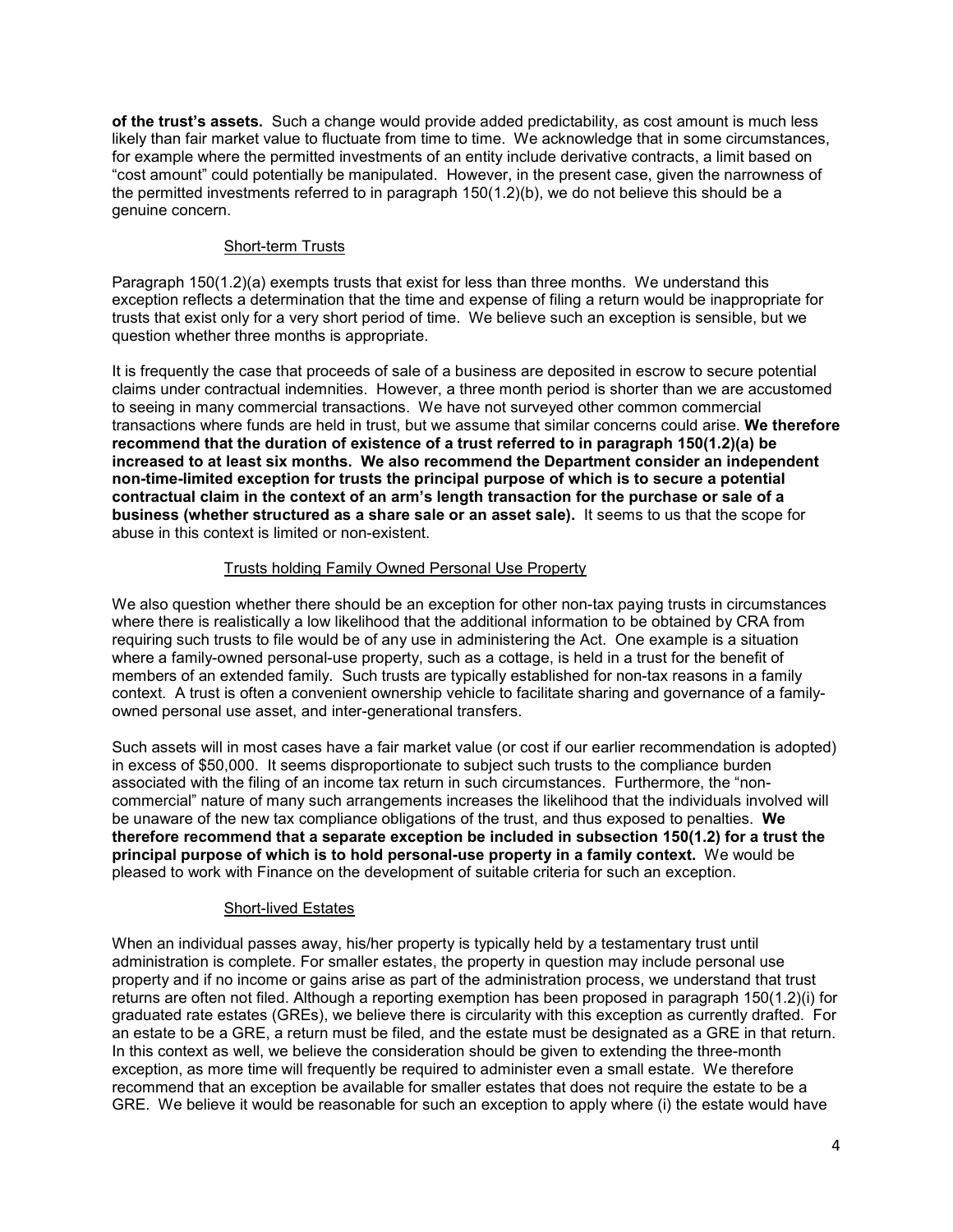been a GRE had a return been filed in which the required designation is made, (ii) the estate is wound up within a reasonable amount of time (to be determined), and (iii) the deceased's will is filed with the CRA as part of the deceased's terminal tax return. We would be pleased to discuss this further.

#### Lawyers' Trust Accounts

Paragraph 150(1.2)(c) exempts from the filing requirement a trust that "is required under the relevant rules of professional conduct or the laws of Canada or a province to hold funds for the purposes of the activity that is regulated under those rules or laws, provided that the trust is not maintained as a separate trust for a particular client or clients".

This appears to give effect to the proposal in Budget 2018 to exempt "lawyers' general trust accounts", and indeed may go beyond lawyers' trust accounts and may also cover similar arrangements involving other professionals such as for example notaries and real estate brokers.

We are extremely concerned about the proviso which effectively requires the filing of trust returns for lawyers' and notaries' trust accounts maintained for particular clients. On its face, this new requirement appears to require a lawyer or notary who holds monies in a dedicated trust account for a particular client (other than in connection with an arrangement that exists for less than three months<sup>[1](#page-4-0)</sup> or under a "bare") trust" arrangement<sup>[2](#page-4-1)</sup>) to file a tax return disclosing, among other things, the name of the client, and the amount held in trust. Such a required disclosure is clearly contrary to the fundamental principle of solicitor-client privilege.

This requirement is inappropriate, and should not be enacted in its current form. The proposed rule undermines, and fails to respect, solicitor-client privilege. This raises fundamental legal and constitutional issues.

The Supreme Court of Canada recently considered the impact of onerous tax disclosure obligations as they apply to lawyers and notaries in respect of their clients in the *Chambre des notaires du Québec* case[3](#page-4-2). In that case, the Court "read down" subsection 232(1) and section 231.7, and declared that they are inapplicable to lawyers and notaries in their capacities as legal advisors. The Court also struck down the so-called "accounting records" exception contained in those provisions, holding that this exception cannot be justified constitutionally in light of the fact that the exception undermined solicitor-client privilege. The Court held that "where the interest at stake is the professional secrecy of legal advisers, which is a principle of fundamental justice and a legal principle of supreme importance, the usual balancing exercise under section 8 [of the Charter of Rights] will not be particularly helpful" [emphasis added]. Instead, privilege must be very clearly protected.

In the course of its reasons in *Chambre des notaires,* the Court stated (at para. 74):

"It is important to note that clients' names may appear in accounting records that contain information about amounts received by and owed to a notary or lawyer. In some cases, those names may be privileged, since the fact that a person has consulted a notary or lawyer may reveal other confidential information about the person's personal life or legal problems".

The Proposals would in some circumstances obligate a lawyer or notary to file a tax return for a trust account established for a particular client, and to thereby disclose, among other things, the name of the client and the amount received from that client. This information would violate the reasonable expectations of clients to privacy in connection with their dealings with lawyers. Based on the principles in *Chambre des notaires*, it follows that any legislation that could abrogate privilege in this manner would

 $\overline{\phantom{a}}$ 

<span id="page-4-0"></span><sup>&</sup>lt;sup>1</sup> Proposed paragraph  $150(1.2)(a)$ .

<span id="page-4-2"></span><span id="page-4-1"></span> $2$  Subsection 104(1). While, in many cases, funds held in trust by a lawyer or notary may be held in a "bare trust" arrangement, which is generally deemed not to be a trust for income tax purposes, this will not always be the case. <sup>3</sup> 2016 DTC 5067. That case concerned the "Requirements" regime in sections 232 and 231.7.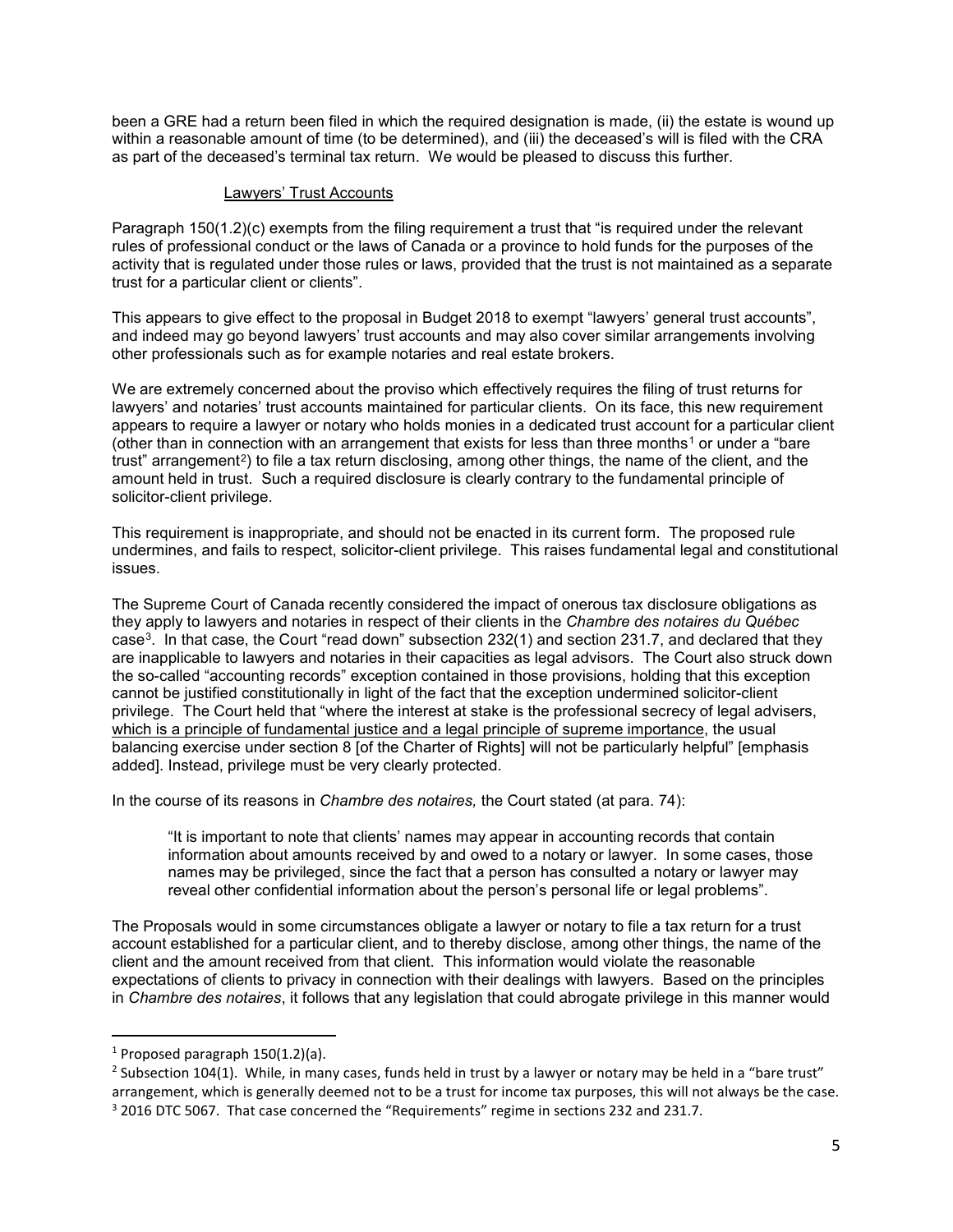be subject to being struck down by a Court in the same way the so-called "accounting records" exception in subsection 232(1) and section 231.7 was declared by the Supreme Court of Canada to be unconstitutional, and of no force or effect.

We would also note that the prospect of lawyers' trust accounts being used in a manner that frustrates CRA's ability to administer the Act is extremely remote. Rules of professional conduct for lawyers, and provincial legislation governing the practice of law,<sup>[4](#page-5-0)</sup> strictly regulate the use of lawyers' trust accounts. For example, the Law Society of Ontario's *Rules of Professional Conduct* state that "a lawyer shall not use their trust account for purposes not related to the provision of legal services".<sup>[5](#page-5-1)</sup> The Commentary to this rule states:

"A client or another person may attempt to use a lawyer's trust account for improper purposes, such as hiding funds, money laundering or tax sheltering. These situations highlight the fact that when handling trust funds, it is important for a lawyer to be aware of their obligations under these rules and the Law Society's by-laws that regulate the handling of trust funds". $6$ 

A lawyer's trust account may only be used in connection with the lawyer's legal services. It would be a breach of the *Rules* for a lawyer to use his/her trust account in any other way or for any other purpose. A lawyer that permits his/her trust account to be used in connection with breaches of tax legislation could be penalized by the Law Society, even potentially disbarred. It is reasonable to expect lawyers to abide by their governing rules of professional conduct, and not to allow their trust accounts to be used to assist clients in escaping their tax obligations. Realistically, an exception for all lawyers' and notaries' trust accounts would not materially impair CRA's ability to enforce the Act, and such an exception is appropriate in view of the constitutional importance of the protection of solicitor-client privilege as a "legal principle of supreme importance".

**We therefore recommend that proposed paragraph 150(1.2)(c) be amended to specifically exempt from the filing obligation any trust maintained by a lawyer or notary in accordance with the rules of professional conduct governing such person**.

### *Proposed penalty is disproportionate*

The "gross negligence" penalty proposed by new subsection 163(6) is the greater of \$2,500 and "5% of the highest amount at any time in the year that is equal to the total fair market value of all property held by the trust".

While it is acknowledged that this penalty would apply only in situations involving knowledge or gross negligence, the amount of the penalty is in our view potentially confiscatory, and therefore inappropriate. One can easily imagine situations in which the size of the penalty bears no realistic relationship to the extent of the trust's failure. Furthermore, we are not aware of comparable situations in which the penalty for failure to file is computed as a percentage of the fair market value of the property of the person in question.

Consider for example a situation involving a family trust that holds a personal use property such as a cottage. Failure to file a tax return may in some circumstances be considered wilful (or grossly negligent) and could result in a penalty the quantum of which is punitive, especially given the fact that the trust's assets are illiquid. In such a situation, the family might be forced to sell or encumber the property just to pay a penalty for failure to file an income tax return for a non-commercial trust that has no income. This seems inappropriate to us.

Another situation involves a foreign trust that might potentially be deemed resident in Canada under section 94 of the Act. The rules in section 94 are extremely complex, requiring taxpayers to navigate a

l

<span id="page-5-0"></span><sup>4</sup> In Ontario, for example, By-law 9 of the Law Society of Ontario provides detailed rules on lawyers' trust accounts. <sup>5</sup> Section 3.2-7.3

<span id="page-5-1"></span>

<span id="page-5-2"></span><sup>6</sup> Commentary to Rule 3.2-7.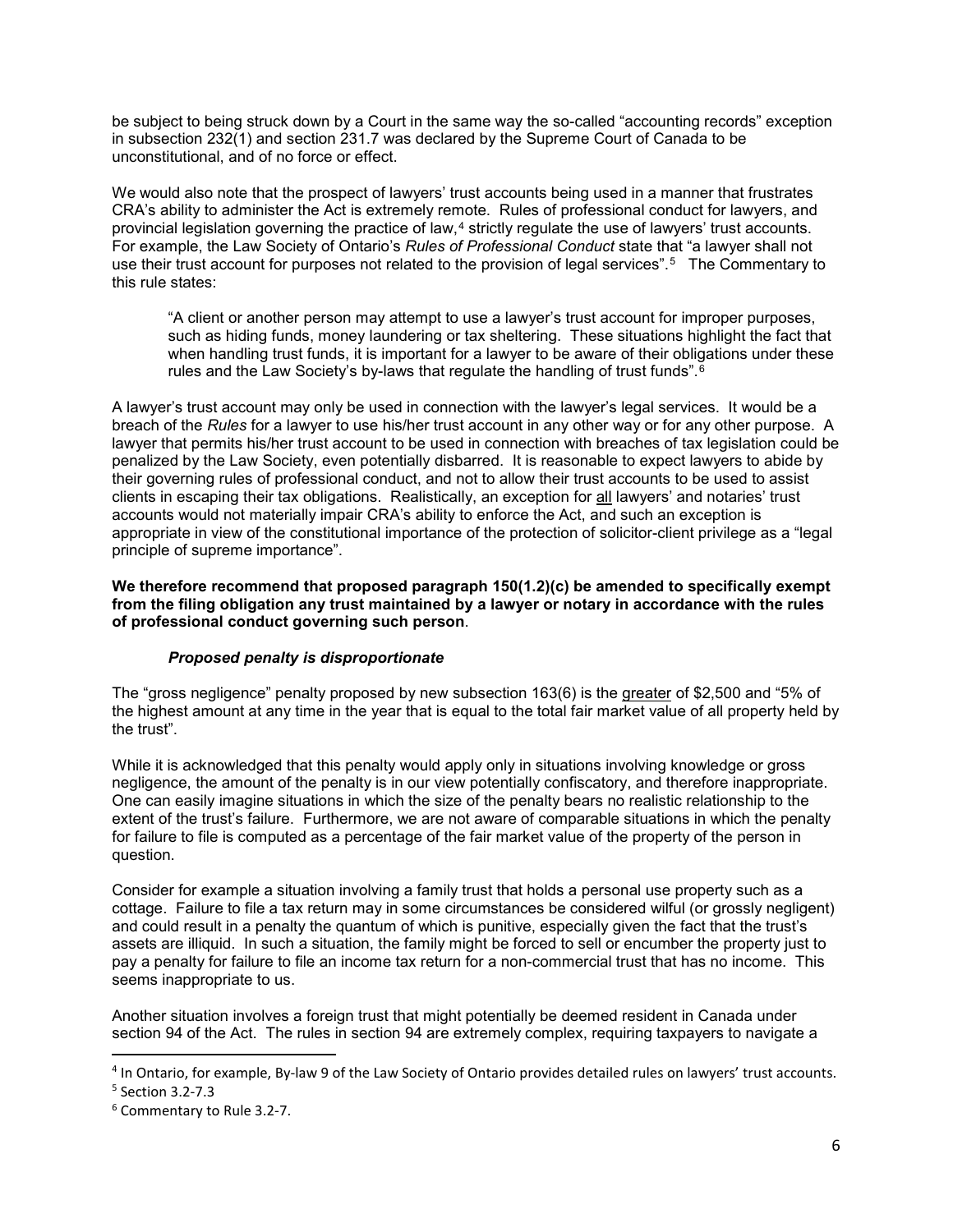multiplicity of interrelated definitions and concepts in order to determine whether a particular foreign trust is deemed to be resident in Canada for purposes of the Act. Inevitably, situations will arise where there is a disagreement between CRA and a taxpayer regarding the status of a foreign trust as a deemed resident of Canada under section 94. The prospect of a crippling penalty for an allegedly wilful (or grossly negligent) failure to file a Canadian tax return for such a trust – even one that has zero Canadian income tax liability -- seems disproportionate and inappropriate.

We suggest that consideration should be given to other penalties that apply under the *Income Tax Act* (Canada) ("Act"). For example, would the graduated penalties that currently apply under subsections 162(10) and (10.1) for foreign reporting purposes be more appropriate for the proposed trust reporting requirements to maintain fairness and consistency?

**We therefore recommend that the penalty provisions of proposed subsection 163(6) be reconsidered. In any event, we recommend that a trust that is resident in Canada solely because of being deemed to be resident in Canada under section 94, and which would not have been obligated to file a Canadian tax return in the absence of subsection 150(1.2) should not be subject to the penalty referred to in subsection 150(5).**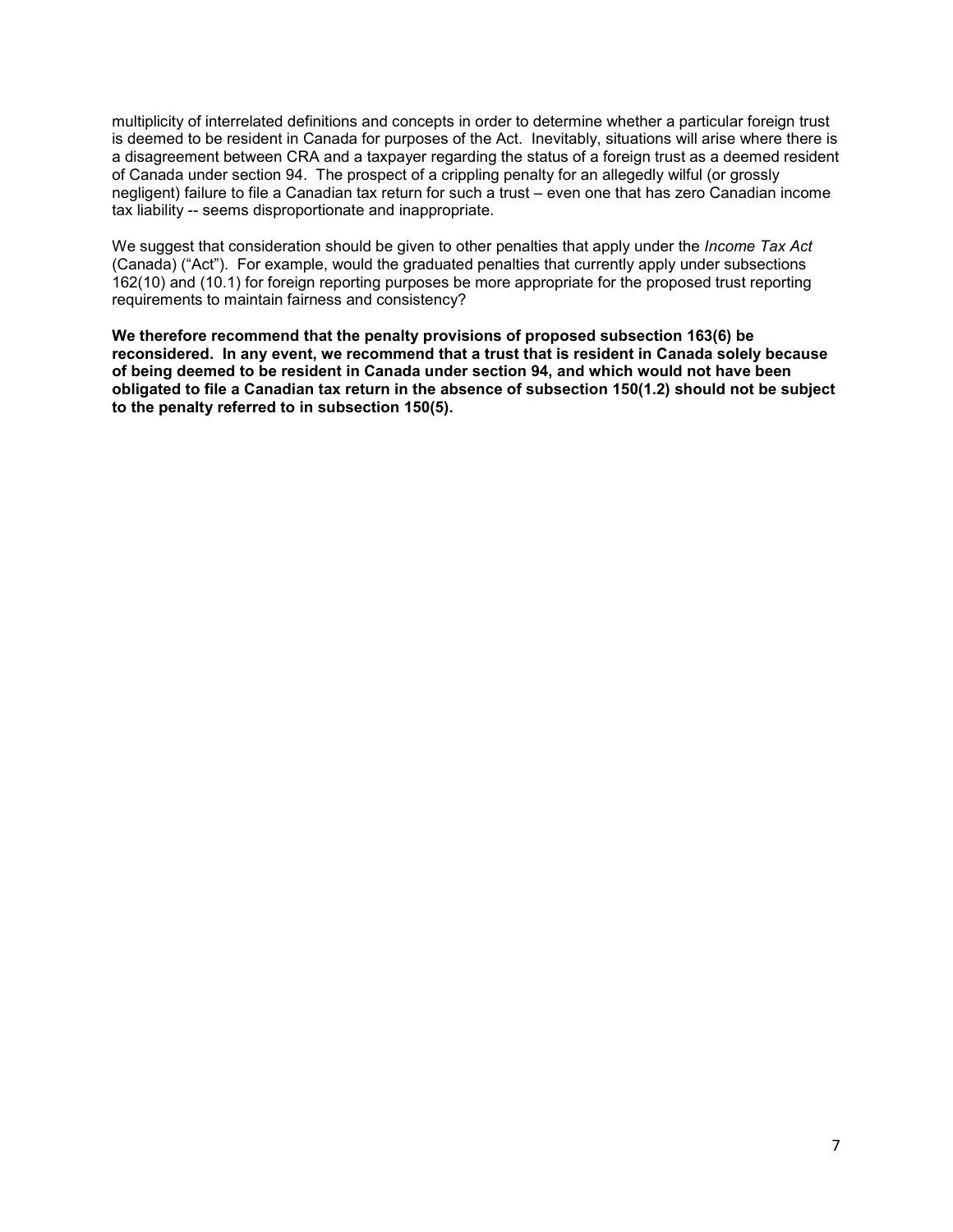# **II. BUSINESS INCOME TAX MEASURES**

 $\overline{a}$ 

# **1. At-risk Rules for Tiered Partnerships (Clause 15)**

Limited partnerships are a prevalent and important business structure in Canada. There are many reasons for this, including the absence of a flow-through regime for corporate structures (unlike the United States) and the absence of consolidated reporting (also unlike the United States). We believe that the current provisions of the Act create various undesirable burdens on taxpayers using such structures, and that the proposed amendments described below will exacerbate those burdens. We submit that the functioning of the Act could be improved to reduce such burdens on taxpayers and at no revenue cost to governments.

In our letter to you dated January 19, 2018 we anticipated that, in response to the decision in *Green v. R.*, 2017 FCA 107, the Department of Finance might consider amending the Act to provide that all portions of section 96 apply to partnerships where such partnerships are members of other partnerships (i.e., tiered partnerships). We noted at that time that, although such an approach would have some appeal, it could give rise to unintended consequences. We recommended that, whichever approach is adopted by the Department, taxpayers should have the ability to carryover unused limited partnership losses to future years in which the upper-tier partnership has an amount at risk in respect of the lower-tier partnership.

We note that the July 27, 2018 draft legislation effectively proposes to apply all portions of section 96 to tiered partnerships, without any ability to carryover unused limited partnership losses. We understand that the Department opted to exclude such a carryover due to a concern over potential complexity.

We are writing to suggest two alternative methods by which the proposals could be revised to address the Department's concerns and yield what we submit would be a more appropriate result. Although both alternatives necessarily would entail some additional complexity, we believe that the additional complexity is modest and warranted in the circumstances. We also note that addressing some of the other problems observed in our January 19, 2018 letter would result in reduced complexity and a better functioning tax system. We recognize that the discussion that follows does not explore in detail the statutory changes that would be required to effect either proposal, and that the Department will be concerned that the detailed provisions do not lead to inappropriate collateral effects. The purpose of this discussion is to outline two possible approaches that we believe would be viable to address the concerns we raise in this letter. We would be pleased to engage with you to assist in developing detailed legislative approaches to these matters (including through preparation of initial proposed amendments for consideration and other relevant methods by which the Act could be simplified) while addressing any concerns that the Department may have.

# **First Alternative - Ability to Elect Out of Default Approach in Defined Circumstances**

Under the July 27, 2018 draft legislation, a loss of a lower-tier partnership that exceeds an upper-tier partnership's amount at-risk in that lower-tier partnership is denied forever. Consequently, tiered partnerships are not treated consistently with non-tiered partnership structures under the proposals. As noted above, in our view the appropriate policy result would be to not deny these losses permanently but would be to allow their deduction where the appropriate amount is at risk. We understand that the proposed complete denial results from concerns over complexity.

An alternative approach would be for the treatment in the July 27, 2018 draft legislation to be the default, with an ability to elect out of the default in certain defined circumstances when a subsequent "release event" occurs.<sup>7</sup> A release event would be anything that increases the amount at-risk in the lower tier

<span id="page-7-0"></span><sup>7</sup> The alternative could also be automatic rather than elective, but for simplicity we will refer to it herein as elective.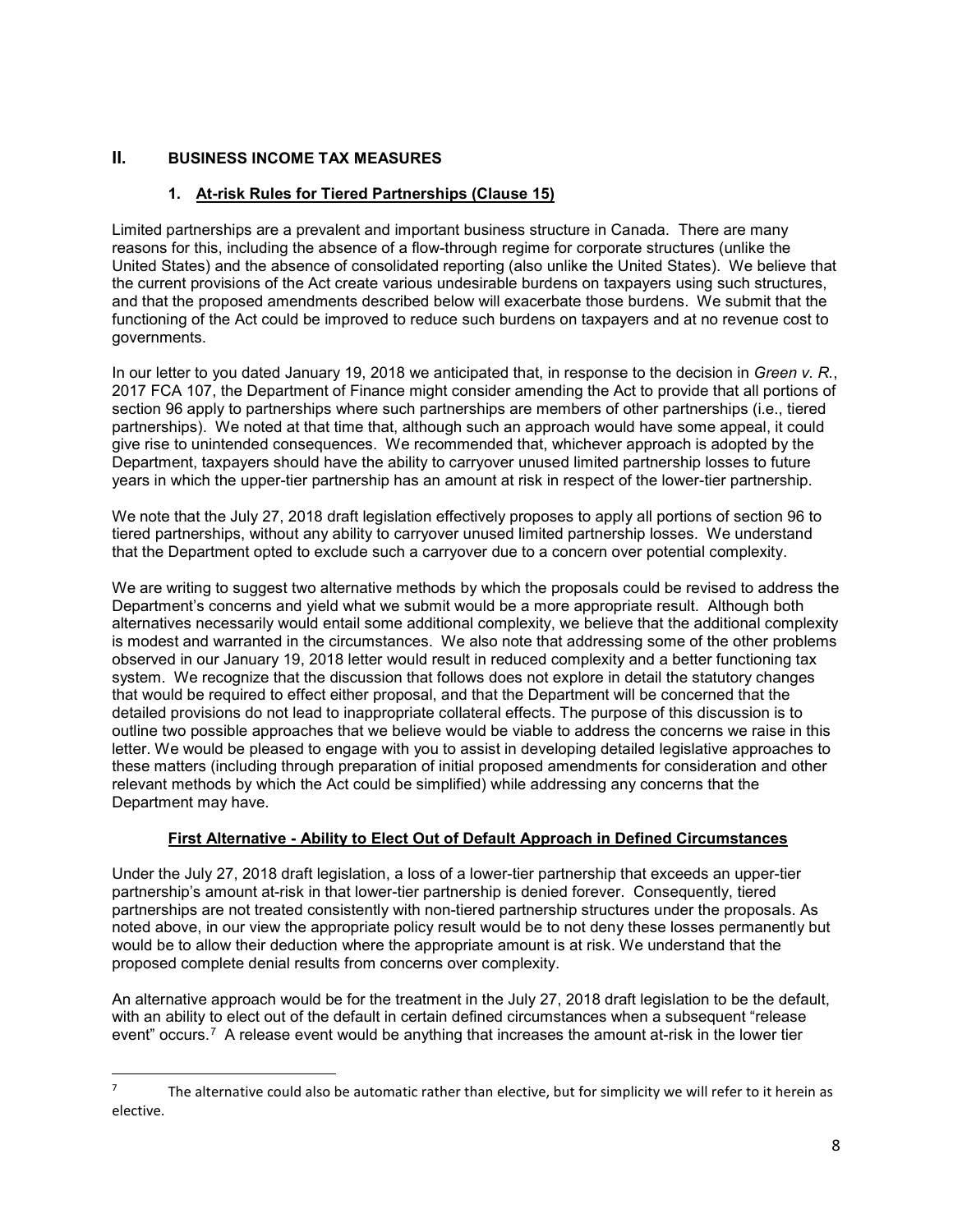partnership, such as an investment in the lower-tier partnership or the earning of income in the lower-tier partnership. When the release event occurs and the election is made by the ultimate partners, the previously denied loss would be allocated to the ultimate partners to the extent of the amount now at-risk in the lower-tier partnership, and the ACB of the ultimate partners in the upper-tier partnership would be reduced accordingly.[8](#page-8-0)

To minimize additional complexity, we recommend under this alternative that the ability to elect out of the default approach be limited to certain defined circumstances where information will be known by the ultimate partners and potential abuse will not be a concern. The most obvious example would be where there has been no change in the ultimate partners or their relative partnership interests between the time the loss arose and the time when the release event occurs.<sup>[9](#page-8-1)</sup>

If this alternative is of interest, we would be pleased to engage with you on identifying the other appropriate examples for relief.[10](#page-8-2) 

# **Second Alternative - Track Limited Partnership Losses to Indirect Partners**

Our second alternative would be non-elective, and would involve two targeted changes to the current limited partnership loss regime in order to allow ultimate partners to carryforward and use limited partnership losses from lower-tier partnerships in certain cases, while minimizing concerns regarding loss trading and other abuse. Depending upon how it is implemented, this alternative could be simpler than the first alternative, but at the expense of potentially yielding more outcomes that may not be "perfect", from a policy perspective.

These two changes would be:

 $\overline{a}$ 

- *Creation of limited partnership losses in tiered structures*. The definition of limited partnership loss in subsection 96(2.1) would be amended to provide that where an upper-tier partnership has a limited partnership loss in respect of a lower-tier partnership, such limited partnership loss (in respect of the particular lower-tier partnership) will be allocated to the partners of the upper-tier partnership. As a result, when limited partnership losses arise in a tiered partnership structure, such limited partnership losses would be allocated out to the ultimate partners but retain their character as being associated with the lower-tier partnership that originally gave rise to the loss.
- *Utilization of limited partnership losses in tiered structures*. Paragraph 111(1)(e) would be amended to allow for the deduction of limited partnership losses only when there is sufficient atrisk amount in the lower-tier partnership that originally gave rise to the loss *and* in each other partnership (if any) in the structure between that lower-tier partnership and the ultimate partner.

In order to further simplify the administration of this proposal, instead of adjusting ACBs throughout the structure when the limited partnership losses are claimed the rules could instead provide, in certain circumstances where ACB calculations are difficult, for the ultimate partner to also realize a capital gain when it deducts limited partnership losses in respect of a lower-tier partnership in which it is an indirect partner.

<span id="page-8-0"></span><sup>8</sup> To the extent ACB becomes negative, a deemed gain would arise pursuant to existing rules. An alternative would be to treat the "released loss" as a loss of the upper-tier partnership for the year, such that the existing atrisk rules (together with our alternative proposal, on an iterative basis as required) could apply for partners of the upper-tier partnership that have insufficient at-risk amounts at that time.

<span id="page-8-1"></span><sup>9</sup> The Department might also wish to impose a requirement that there be no intervening loss restriction event of any partner, although we note that such a requirement would go further than the current at-risk rules for non-tiered partnership structures.<br>10. Te minimize complexity to

<span id="page-8-2"></span><sup>10</sup> To minimize complexity, the most obvious appropriate examples could be provided for in the legislation, along with any other circumstances as may be prescribed in the future or where considered just and equitable by the CRA. In that way, the Act would not need to anticipate every possible scenario warranting relief, but nevertheless be flexible enough to allow for relief where appropriate.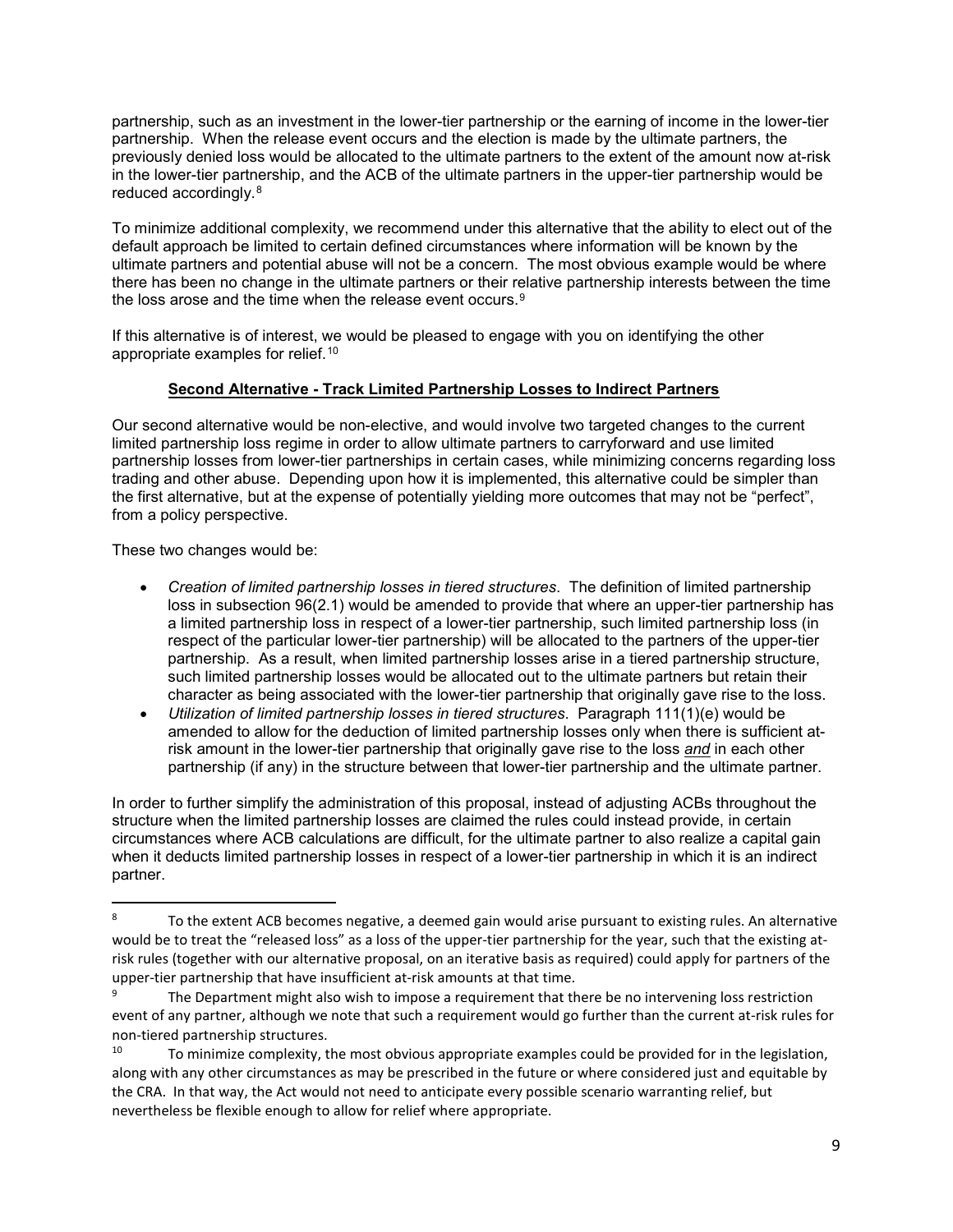Because this proposal would link limited partnership losses to both the underlying partnership that gave rise to the loss, and to the ultimate (non-partnership) partner, concerns about the trading of limited partnership losses should be minimized. If abuse remains a concern, rules could be provided to restrict the ability to deduct such a limited partnership loss if there are significant changes in the amount or form of the ultimate partner's indirect interest in the lower-tier partnership after the loss arises.

Our letter of January 19, 2018 identified certain other aspects of the rules applicable to limited partnerships that, in our view, are not reflective of the general policy framework of the taxation of partnerships. We would hope to engage further with the Department with respect to these matters in the course of developing proposals to deal with the limited partnership loss issue.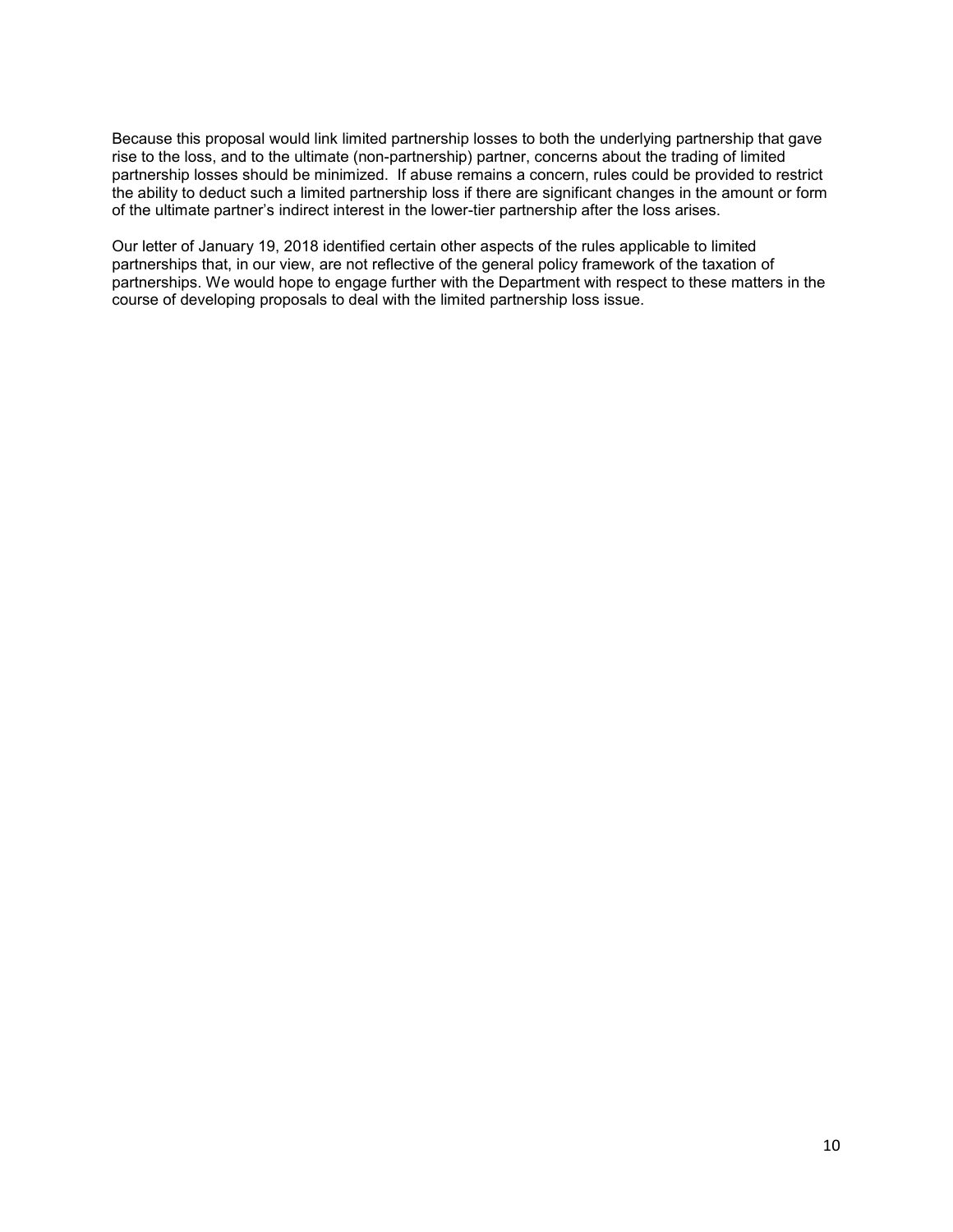### **III. INTERNATIONAL TAX MEASURES**

# **1. Cross-Border Surplus Stripping using Partnerships and Trusts - 212.1 (Clause 16)**

Section 212.1 is a longstanding cross-border "surplus stripping" rule.

The conditions for application of the rule are specified in subsection 212.1(1), and are essentially as follows:

- (a) A non-resident person ("**NR Seller**") disposes of "subject shares" being shares of a corporation resident in Canada ("**Canco**");
- (b) The disposition is made by NR Seller to another corporation resident in Canada ("**Can-Buyer**");
- (c) NR Seller and Can-Buyer do not deal at arm's length (otherwise than because of a paragraph 251(5)(b) right); and
- (d) Can-Buyer is "connected" with Canco (within the meaning of subsection 186(4)) immediately after the disposition.

The consequences of the rule applying are specified in subsection 212.1(1.1), and are essentially as follows:

- (a) Any non-share consideration, or "boot", provided by Can-Buyer to NR Seller is deemed to be a dividend paid by Can-Buyer to NR Seller, to the extent it exceeds the paid-up capital, or "**PUC**", of the subject shares, and
- (b) The PUC of any shares issued by Can-Buyer to NR Seller is reduced from the amount otherwise determined down to the amount of the PUC of the subject shares (net of any boot).

It was noted in Budget 2018 that the existing rule does not apply to a transfer by NR Seller to Can-Buyer of interests in partnerships or trusts that themselves own subject shares. The existing rule therefore leaves open the possibility that the above-noted consequences – deemed dividend or PUC grind – would not apply where the subject matter of the transfer is an interest in a partnership or trust through which NR Seller owns shares of Canco. Budget 2018 stated that "look-through" rules would be added to section 212.1 in order to effectively treat members of partnerships (or beneficiaries of trusts) as owning the underlying Canco shares owned by such vehicles.

The Joint Committee understands that, as a policy matter, the legislation should not permit the basic rule to be avoided through the inter-position of a fiscally transparent entity. However, we believe the Proposals overshoot the stated objectives.

The source of the excessive breadth is contained in the new operative rule in proposed subsection 212.1(6).

Paragraph 212.1(6)(a) provides essentially that where shares of a Canco are owned by an intermediate trust or partnership (each referred to as a "**conduit**"), each member (or beneficiary) of the conduit is treated as owning its *pro rata* share of the underlying Canco shares, based on the fair market value of such member's (or beneficiary's) interest.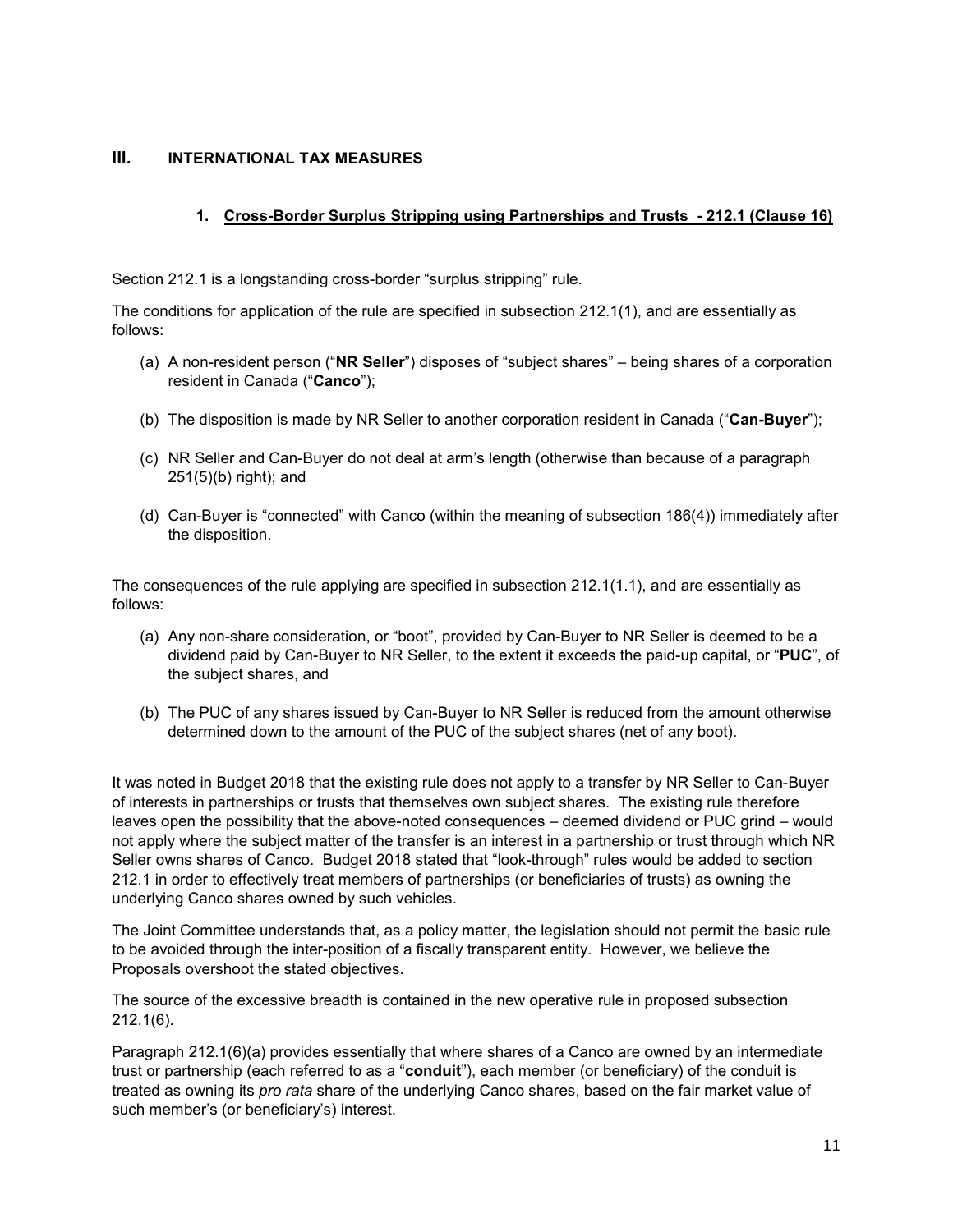Paragraph 212.1(6)(b) sets out a special interpretive rule that applies for purposes of subsection 212.1(6). This rule states that if:

- (i) a holder disposes of an interest in a conduit (a "**pertinent interest**") to a purchaser, and
- (ii) "any portion of the fair market value of the pertinent interest is attributable to shares of the capital stock of a corporation resident in Canada held, directly or indirectly by the conduit" ("**Canco shares**"),

then

 $\overline{a}$ 

- (iii) the holder is deemed to have disposed of its *pro rata* share of the shares held by the conduit, and
- (iv) the holder is deemed to have received from the purchaser, as consideration for the shares deemed to have been disposed of, non-share consideration (i.e., boot) in an amount corresponding to the fair market value of the holder's indirect interest in the underlying shares.

The portion of paragraph 212.1(6)(b) that "looks through" any intermediate entity between the conduit and the Canco shares is overly broad because it looks through non-transparent entities, including foreign taxable corporations. Consider for example the following situation:

- (a) NR Seller ("**NRco**") owns an interest in a partnership;
- (b) The partnership owns shares of a US corporation ("**USco**"); and
- (c) USco owns shares of a Canadian subsidiary ("**Canco**") which account for a relatively small portion, say, 20%, of the fair market value of the USco shares.

If NRco sells its partnership interest to a non-arm's length Can-Buyer, it appears that this will be deemed to be a sale of the underlying Canco shares, potentially engaging the operative rules of section 212.1. Yet, if NRco had instead directly owned the USco shares, and sold those shares to a non-arm's length Can-Buyer, there would have been no disposition of an interest in a "conduit", and therefore section 212.1 would not have applied.<sup>11</sup> It seems to us that the policy considerations in the two situations are the same.

We would suggest that this example illustrates the way in which the proposed wording of paragraph 212.1(6)(b) is overly broad. There may be other anomalies that flow from the very broad "directly or indirectly" language used in paragraph 212.1(6)(b).

### **We therefore recommend that the rule only "look through" fiscally transparent entities such as intermediate partnerships or trusts (i.e., other "conduits"), but not intermediate corporations such as USco.**

At the very least, there should be some sort of *de minimis* rule under which intermediate non-resident corporations such as USco are not "looked through" where the portion of the fair market value of the pertinent interest falls below a specified threshold, such that the indirect disposition of the Canco shares

<span id="page-11-0"></span> $11$  It is acknowledged that, depending upon the circumstances, it is possible that the foreign affiliate dumping rules in section 212.3 could apply to such a transaction.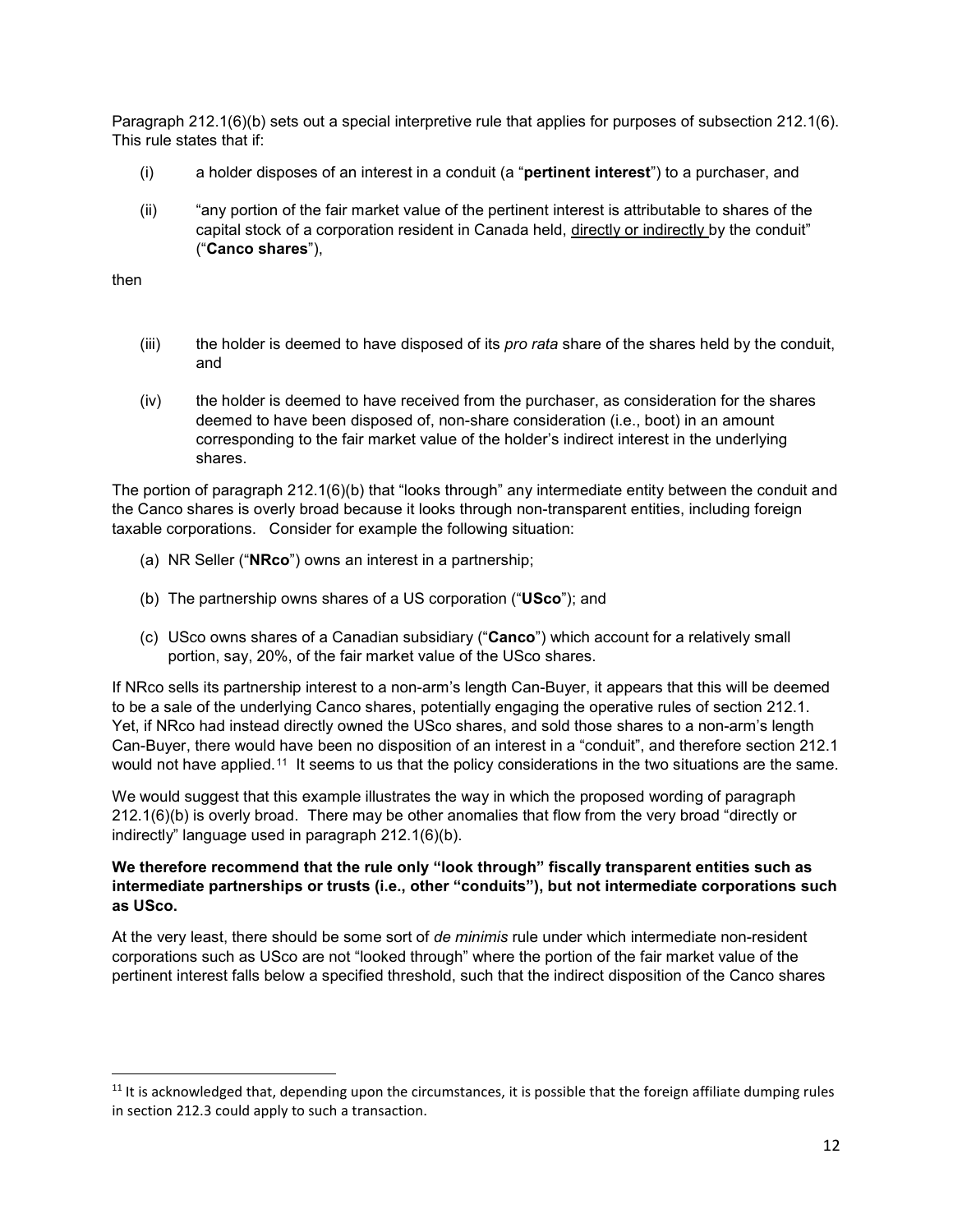is incidental, rather than central, to the transaction.<sup>12</sup> We would be pleased to discuss potential ways of drafting a modified version of paragraph 212.1(6)(b) that does not inappropriately catch transfers of interests in trusts or partnerships that indirectly own interests in Canadian corporations through intermediate non-resident corporations.

# **2. Foreign Affiliates – Tracking Arrangements (Clauses 20, 21)**

Budget 2018 described a tax avoidance strategy whereby certain groups of Canadian taxpayers have used "tracking arrangements" to avoid controlled foreign affiliate ("CFA") status. These arrangements were described as situations where each taxpayer "retains control over its contributed assets and any returns from those assets accrue to its benefit". It was noted that avoidance of CFA status may be effected through the use of "separate cells or segregated accounts" that track the contributed assets. No draft legislation was included with the Budget.

The Proposals would give effect to this measure through proposed subsections 95(10) to 95(12). In contrast to the tax avoidance strategy described in the Budget, these provisions appear to be purely mechanical rules that will apply in a wide array of benign situations having nothing whatsoever to do with tax avoidance. We are concerned that these measures, if enacted as proposed, will give rise to inappropriate outcomes in a range of situations that are very different from those identified in Budget 2018.

In the short time available for consultation, we have identified two specific issues with the proposed measures, discussed below. We are concerned that these proposed mechanical rules, having no connection to tax avoidance, are apt to give rise to other anomalous outcomes that cannot be predicted now, and we would therefore urge Finance to consider changing the text of the provisions so they are clearly anti-avoidance rules, consistent with the narrative in Budget 2018.

### *Election required to achieve appropriate result*

Many foreign investment funds are set up as "umbrella funds" that are legally structured as single corporations with several distinct sub-funds, each of which is a separate investment fund for commercial and regulatory purposes. The use of a single legal entity reduces regulatory costs compared to using separate legal entities for each sub-fund and is generally simpler to administer. Such arrangements are quite common.

Typically, each sub-fund has a number of separate classes or series designed for investors who want to invest in that sub-fund using a particular currency. For example, a particular sub-fund may have a Canadian dollar class or series, which is designed specifically for Canadian investors who seek a Canadian-dollar denominated return. In some cases, there will be very few Canadian investors in the particular sub-fund. In respect of the Canadian dollar class or series, the manager will typically hedge all or a portion of the sub-fund's non-Canadian dollar exposure back to the Canadian dollar.

If a Canadian investor holds 10 percent or more of the shares of a Canadian dollar class or series of a sub-fund, then the entire umbrella fund would be a foreign affiliate ("FA") of the Canadian investor. This will often be the case because, while there may be many investors in a sub-fund, there may not be many investors in the Canadian dollar class or series of the sub-fund. Because an umbrella fund would typically have more than one sub-fund, the Canadian investor's shares that track the results of the applicable sub-fund would be "tracking interests", as currently drafted. Accordingly, if the umbrella fund has any "foreign accrual property income" ("FAPI"), the umbrella fund would be a CFA of the Canadian taxpayer, and the Canadian taxpayer may be taxed currently on its participating percentage of that FAPI.

l

<span id="page-12-0"></span><sup>&</sup>lt;sup>12</sup> More broadly, even in the absence of a non-transparent entity in the chain of ownership, we question whether this new anti-avoidance rule should apply where the Canco shares represent a very small portion (say less than 10%) of the fair market value of the transferred "conduit" interest.